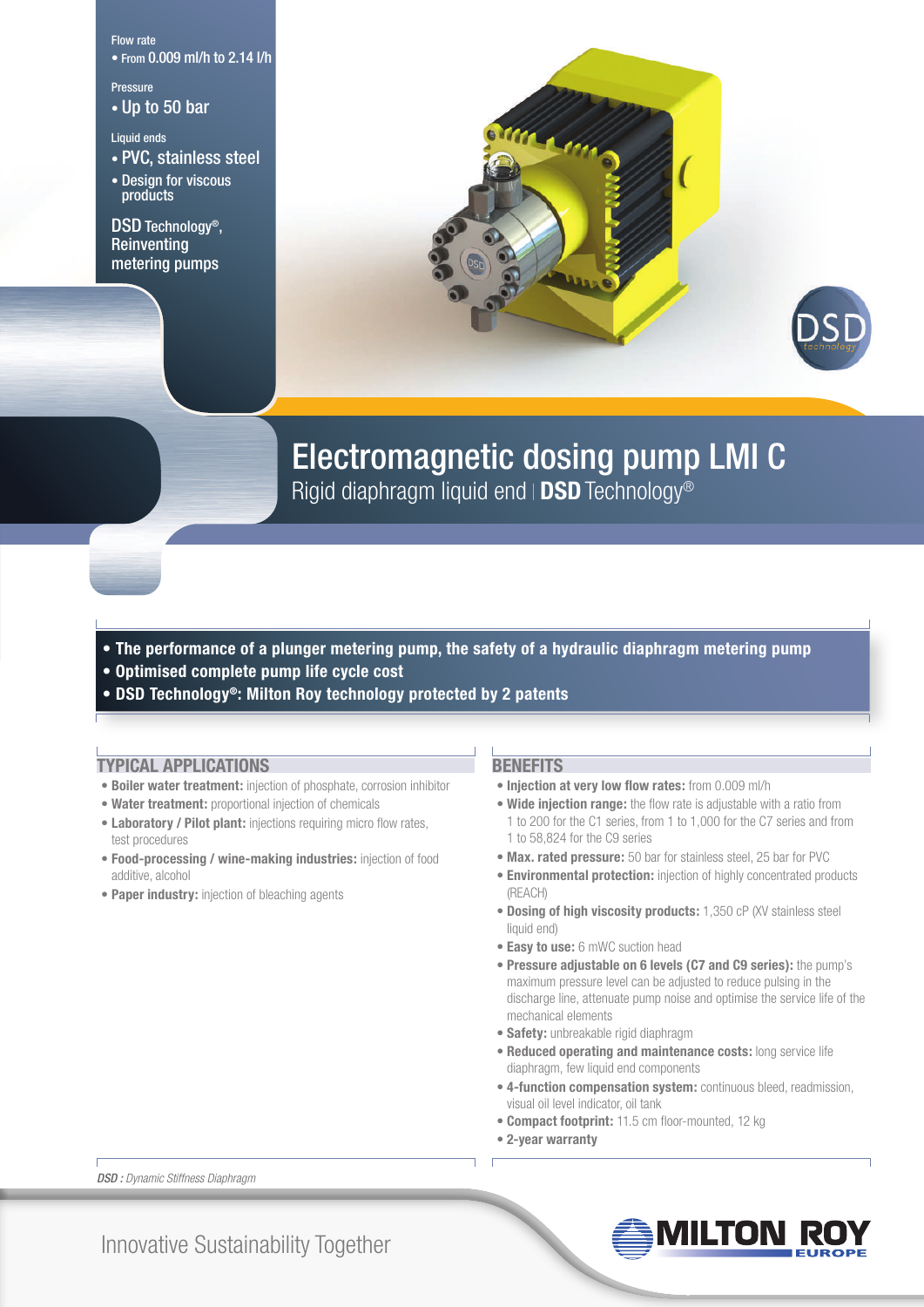# Technical features

## **Main characteristics**

- Accuracy:  $\pm$  2% over a range of 10 to 100% of the nominal flow rate
- Linear stroke frequency adjustment: while running or stopped. C1 series: from 1 to 100 strokes/min, C7 series: from 5 to 100 strokes/min, C9 series: from 1 strokes/h to 100 strokes/min
- Linear stroke length adjustment: from 10% to 100% recommended
- Thrust: 400 N
- 100% strokes: 1.61 mm / 2.83 mm
- Temperatures of pumped fluids: stainless steel liquid ends: -5 °C to +50 °C as standard / PVC liquid end: +10 °C to +50 °C
- Maximum ambient temperature: + 50 °C
- Protection: IP65
- Maximum viscosity: standard liquid ends: 45 cP / XV liquid end for viscous products: 1,350 cP
- Suction lift: 6 mWC primed
- Minimum discharge pressure: 2 bar
- Valves: double valve and double ball valve as standard

## **Available liquid ends** (parts in contact with the liquid pumped)

|                             | <b>PVC LIQUID END</b> | <b>S.S. LIQUID ENDS</b> |
|-----------------------------|-----------------------|-------------------------|
| Liquid end body             | <b>PVC</b>            | 316L                    |
| <b>Check valve assembly</b> | <b>PVC</b>            | 316L                    |
| <b>Seats</b>                | Hastelloy C           | 316L                    |
| <b>Balls</b>                | Hastelloy C           | Hastelloy C             |
| <b>Diaphragm</b>            | PEEK                  | <b>PEEK</b>             |
| <b>Seals</b>                | <b>PTFE</b>           | ΝA                      |

## **Electrical characteristics**

- **•** Supply : 230 V and 115 V
- **•** Frequency: 50 Hz to 60 Hz
- Automatic compensation of variations in the mains voltage and overvoltage protection

## **Performances**

| <b>PLUNGER</b><br><b>DIAMETER</b> | <b>PLUNGER</b><br><b>STROKE</b><br><b>LENGTH</b> |        | <b>FLOW RATE</b> | MAX.<br><b>PRESSURE</b> | MAX.<br><b>SUCTION</b><br><b>PRESSURE</b> | MAX.<br><b>FREQUENCY</b> | MIN.<br><b>STROKE</b><br><b>LENGTH</b> | MAX.<br>VISCOSITY (*) |               | MAX.<br><b>POWER</b> | <b>CONNECTIONS</b> |
|-----------------------------------|--------------------------------------------------|--------|------------------|-------------------------|-------------------------------------------|--------------------------|----------------------------------------|-----------------------|---------------|----------------------|--------------------|
|                                   |                                                  | 10 bar | P max            |                         |                                           |                          |                                        | <b>Standard</b>       | XV Liquid End |                      |                    |
| mm                                | mm                                               | 1/h    | 1/h              | bar                     | bar                                       | spm                      | $\frac{0}{0}$                          | mPA.s                 | mPA.s         | watt                 |                    |
| XR47 and XV47 - S.S. liquid ends  |                                                  |        |                  |                         |                                           |                          |                                        |                       |               |                      |                    |
| 10                                |                                                  | 0.64   | 0.54             | 50                      | 48                                        |                          |                                        |                       | 1350          |                      |                    |
| 12                                | 1.61                                             | 0.92   | 0.72             | 40                      | 38                                        | 100                      | 10                                     | 45                    | 900           | 420                  | 1/4" NPT female    |
| 14                                |                                                  | .22    | .04              | 25                      | 23                                        |                          |                                        |                       | 630           |                      |                    |
| 10                                |                                                  | 1.13   | 0.95             | 50                      | 48                                        |                          |                                        |                       | 770           |                      |                    |
| 12                                | 2.83                                             | 1.61   | 1.27             | 40                      | 38                                        | 100                      | 10                                     | 45                    | 500           | 420                  | 1/4" NPT female    |
| 14                                |                                                  | 2.14   | 1.82             | 25                      | 23                                        |                          |                                        |                       | 360           |                      |                    |

(\*) At the maximum viscosity, flow rate has to be derated by 10% for XV liquid end (viscous products)  $1$  mPa.s = 1 cP

| <b>PLUNGER</b><br><b>DIAMETER</b> | <b>PLUNGER</b><br><b>STROKE</b><br><b>LENGTH</b> | <b>FLOW RATE</b>     |                      | MAX.<br>MAX.<br><b>SUCTION</b><br><b>PRESSURE</b><br><b>PRESSURE</b> |     | MAX.<br><b>FREQUENCY</b> | MIN.<br><b>STROKE</b><br><b>LENGTH</b> | MAX.<br><b>VISCOSITY</b> | MAX.<br><b>POWER</b> | <b>CONNECTIONS</b> |
|-----------------------------------|--------------------------------------------------|----------------------|----------------------|----------------------------------------------------------------------|-----|--------------------------|----------------------------------------|--------------------------|----------------------|--------------------|
|                                   |                                                  | 10 bar               | P max                |                                                                      |     |                          |                                        |                          |                      |                    |
| mm                                | mm                                               | 1/h                  | 1/h                  | bar                                                                  | bar | spm                      | $\frac{0}{0}$                          | mPA.s                    | watt                 |                    |
| <b>CR47 - PVC liquid end</b>      |                                                  |                      |                      |                                                                      |     |                          |                                        |                          |                      |                    |
| 10<br>12<br>14                    | 1.61                                             | 0.64<br>0.92<br>1.22 | 0.61<br>0.82<br>.04  | 25                                                                   | 23  | 100                      | 10                                     | 45                       | 420                  | 1/4" Gas female    |
| 10<br>12<br>14                    | 2.83                                             | 1.13<br>1.61<br>2.14 | 1.07<br>1.44<br>1.82 | 25                                                                   | 23  | 100                      | 10                                     | 45                       | 420                  | 1/4" Gas female    |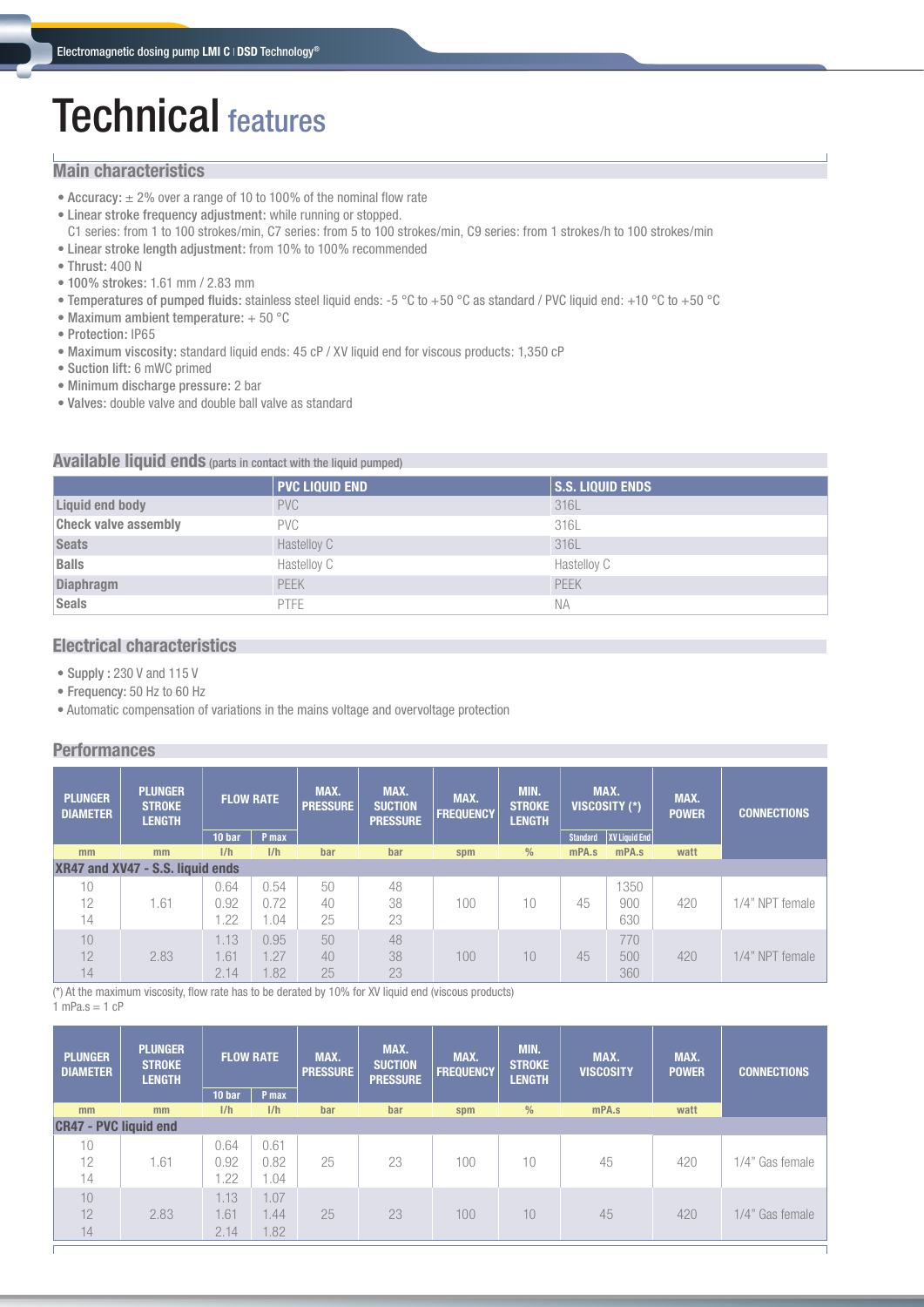## **Control modes** (depending on the model)

- Manual control by linear adjustment of the stroke frequency and stroke length
- External pulse control by volt-free contact. The stroke frequency is then set by external pulses, for example from a water meter
- Direct external proportional control by 4-20 mA analogue signal (direct or indirect response). The amount of product injected is proportional to the level of the input signal in mA
- Remote on/off
- Possibility of connecting a level switch (optional accessory) to monitor the product transfer operation

#### **Advanced configurations of the C9 series**

- **•** Integrated division / multiplication of control pulses (1 to 999)
- Batch accumulation dosing: if the «pulse multiplication» function is selected, batch dosing is accumulated. A batch is dosed each time the pump receives an external pulse. If the pump receives new pulses before a batch is complete, this function makes it possible to take these new pulses into account and deliver the corresponding amount of product. If this function is inactive, the new pulses are ignored
- Pulse width: programming of the pulse width (from 4 ms to 60 ms, in 4 ms increments) so that it is exactly right for the process
- Locking: protection of the pump's settings, avoiding erroneous operation

The C9 series can supply the following information as an output via a 8-pin connector:

- Pulses: the pump will supply a 100 ms pulse each stroke
- Remote alarm transfer
- Power supply (15 VDC) for connection of accessories

# Coding Standard & options

## **Standard**

|   |                                             |                         |                                                                                                                                                            |                          |                 |                                                                                              |                  | Electromagnetic dosing pump LMI C with DSD® Technology liquid end          |  |  |  |  |
|---|---------------------------------------------|-------------------------|------------------------------------------------------------------------------------------------------------------------------------------------------------|--------------------------|-----------------|----------------------------------------------------------------------------------------------|------------------|----------------------------------------------------------------------------|--|--|--|--|
| C |                                             |                         |                                                                                                                                                            |                          |                 |                                                                                              |                  | LMI C with DSD® Technology liquid end - Series from 0.009 ml/h to 2.14 I/h |  |  |  |  |
|   | <b>Control</b>                              |                         |                                                                                                                                                            |                          |                 |                                                                                              |                  |                                                                            |  |  |  |  |
|   | 1                                           |                         | Stroke frequency and stroke length manually adjustable                                                                                                     |                          |                 |                                                                                              |                  |                                                                            |  |  |  |  |
|   | 7                                           |                         | C1 features $+$ external control by voltage-free contact. Low level function (option)                                                                      |                          |                 |                                                                                              |                  |                                                                            |  |  |  |  |
|   | 9                                           |                         | Programmable, microprocessor based pump. C7 features + proportional external control by 4-20 mA analog signal + integrated pulse divide/multiply functions |                          |                 |                                                                                              |                  |                                                                            |  |  |  |  |
|   |                                             |                         | Plunger stroke - Please refer to the performance tables to select the stroke according the needed flow rate                                                |                          |                 |                                                                                              |                  |                                                                            |  |  |  |  |
|   |                                             | 1.61 mm<br>$\mathbb{A}$ |                                                                                                                                                            |                          |                 |                                                                                              |                  |                                                                            |  |  |  |  |
|   |                                             | B                       | 2.83 mm                                                                                                                                                    |                          |                 |                                                                                              |                  |                                                                            |  |  |  |  |
|   |                                             | <b>Supply</b>           |                                                                                                                                                            |                          |                 |                                                                                              |                  |                                                                            |  |  |  |  |
|   |                                             |                         | 1                                                                                                                                                          |                          | 115 V, US plug  |                                                                                              |                  |                                                                            |  |  |  |  |
|   |                                             |                         | 3                                                                                                                                                          |                          | 230 V, CEE plug |                                                                                              |                  |                                                                            |  |  |  |  |
|   |                                             |                         | 5                                                                                                                                                          |                          | 230 V, UK plug  |                                                                                              |                  |                                                                            |  |  |  |  |
|   |                                             |                         |                                                                                                                                                            |                          |                 | <b>Liquid end separation</b>                                                                 |                  |                                                                            |  |  |  |  |
|   |                                             |                         | <b>DSD liquid end type</b>                                                                                                                                 |                          |                 |                                                                                              |                  |                                                                            |  |  |  |  |
|   |                                             |                         |                                                                                                                                                            |                          |                 | <b>CR</b> PVC liquid end<br>Max. pressure $= 25$ bar                                         |                  |                                                                            |  |  |  |  |
|   |                                             |                         |                                                                                                                                                            |                          | <b>XR</b>       | 316L S.S. liquid end<br>Max. pressure $= 50$ bar                                             |                  |                                                                            |  |  |  |  |
|   |                                             |                         |                                                                                                                                                            |                          | <b>XV</b>       | 316L S.S. liquid end for viscous products (special check valves)<br>Max. pressure $= 50$ bar |                  |                                                                            |  |  |  |  |
|   |                                             |                         |                                                                                                                                                            |                          |                 |                                                                                              | Plunger diameter |                                                                            |  |  |  |  |
|   |                                             |                         |                                                                                                                                                            |                          |                 | 10                                                                                           |                  | Plunger Ø10 mm                                                             |  |  |  |  |
|   |                                             |                         |                                                                                                                                                            |                          |                 | 12                                                                                           |                  | Plunger Ø 12 mm                                                            |  |  |  |  |
|   | 14<br>Plunger Ø 14 mm<br><b>Connections</b> |                         |                                                                                                                                                            |                          |                 |                                                                                              |                  |                                                                            |  |  |  |  |
|   |                                             |                         |                                                                                                                                                            |                          |                 |                                                                                              |                  |                                                                            |  |  |  |  |
|   | Threaded connections                        |                         |                                                                                                                                                            |                          |                 |                                                                                              |                  |                                                                            |  |  |  |  |
|   |                                             |                         |                                                                                                                                                            |                          |                 |                                                                                              |                  | Code CR (plastic): 1/4" Gas female                                         |  |  |  |  |
|   |                                             |                         |                                                                                                                                                            |                          |                 |                                                                                              | P                | Codes XR and XV (S.S.): 1/4" NPT female                                    |  |  |  |  |
| C | 9                                           | A                       | 3                                                                                                                                                          | $\overline{\phantom{0}}$ | <b>XR</b>       | 10                                                                                           | P                |                                                                            |  |  |  |  |